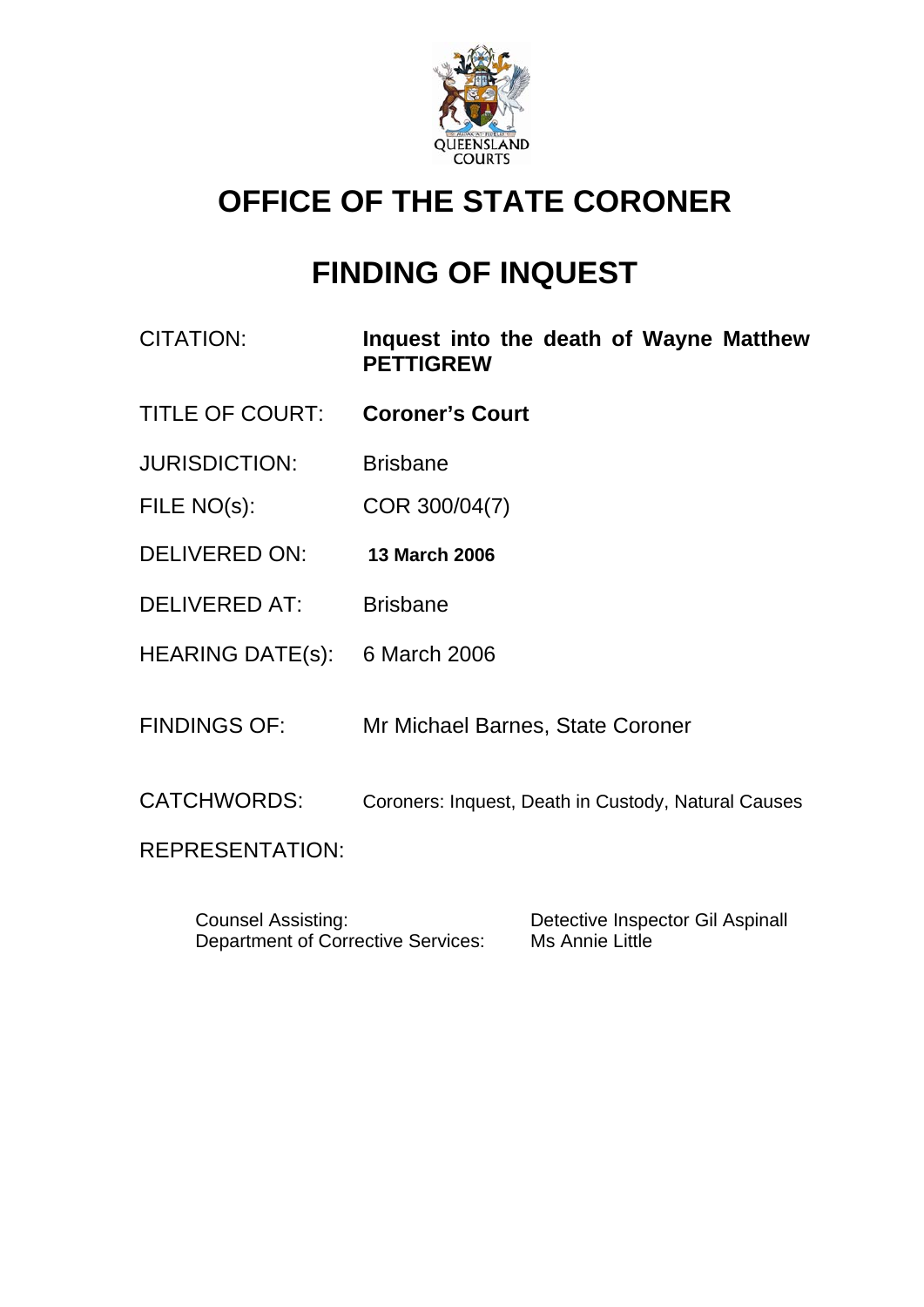### **Table of contents**

| The admissibility of evidence and the standard of proof3 |  |
|----------------------------------------------------------|--|
|                                                          |  |
|                                                          |  |
|                                                          |  |
|                                                          |  |
|                                                          |  |
|                                                          |  |
|                                                          |  |
|                                                          |  |
|                                                          |  |
|                                                          |  |
|                                                          |  |
|                                                          |  |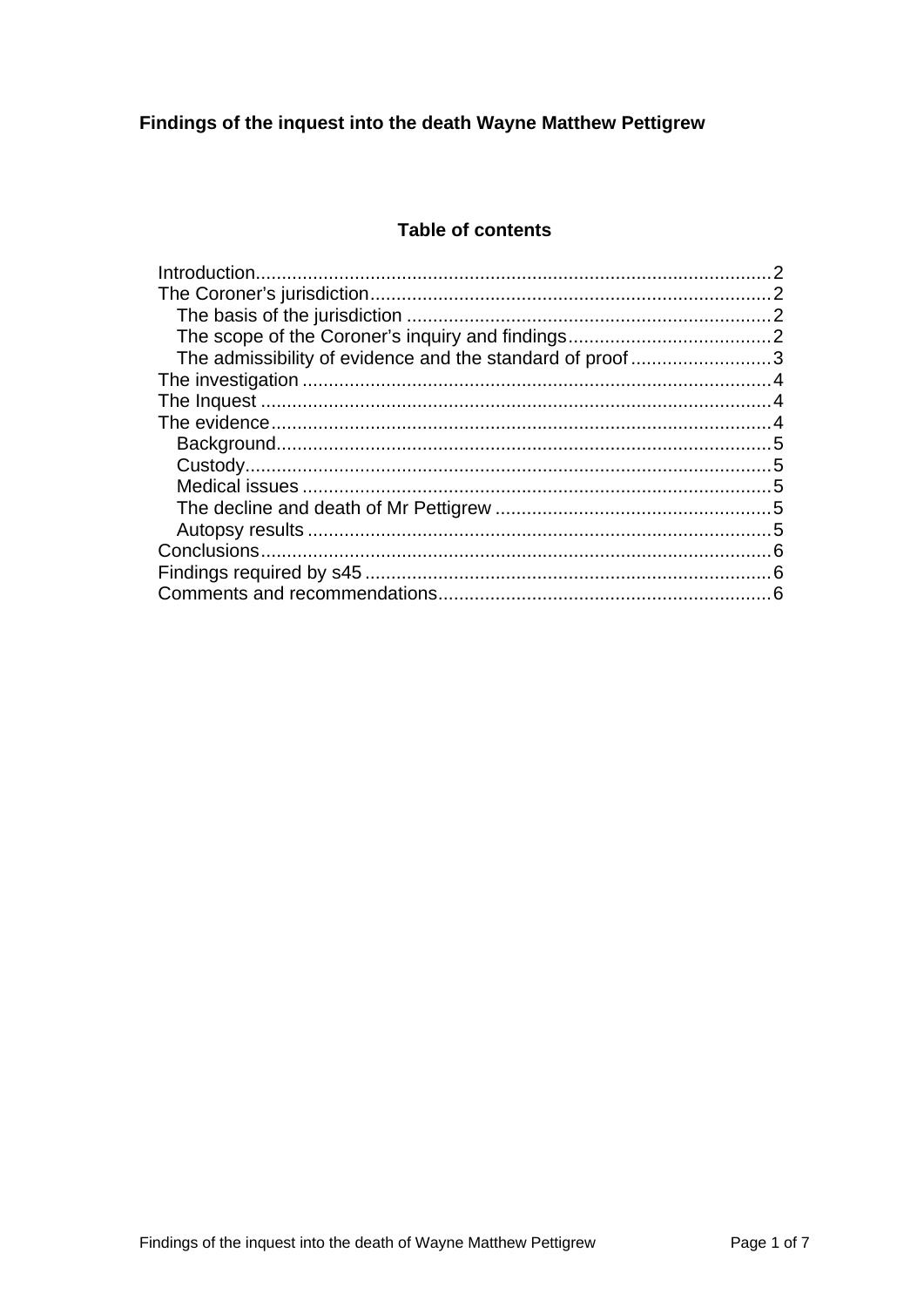<span id="page-2-0"></span>The *Coroners Act 2003* provides in s45 that when an inquest is held into a death in custody, the coroner's written findings must be given to the family of the person who died, each of the persons or organisations granted leave to appear at the inquest and to various specified officials with responsibility for the justice system. These are my findings in relation to the death of Wayne Matthew Pettigrew. They will be distributed in accordance with the requirements of the Act.

## *Introduction*

Wayne Matthew Pettigrew was 54 years of age, when he passed away on his bed at the Princess Alexandra Hospital Secure Unit on Saturday 17 January 2004. At the time, he was in the custody of the Department of Corrective Services.

These findings seek to explain how that occurred.

# *The Coroner's jurisdiction*

Before turning to the evidence, I will say something about the nature of the coronial jurisdiction.

#### **The basis of the jurisdiction**

Because when he died, Mr Pettigrew was in the custody of the Department of Corrective Services under the *Corrective Services Act 2000*, his death was a "*death in custody*"<sup>[1](#page-2-1)</sup> within the terms of the Act and so it was reported to the State Coroner for investigation and inquest.<sup>[2](#page-2-2)</sup>

#### **The scope of the Coroner's inquiry and findings**

A coroner has jurisdiction to inquire into the cause and the circumstances of a reportable death. If possible, the coroner is required to find:-

- whether the death in fact happened
- the identity of the deceased;
- when, where and how the death occurred; and
- what caused the person to die.

There has been considerable litigation concerning the extent of a coroner's jurisdiction to inquire into the circumstances of a death. The authorities clearly establish that the scope of an inquest goes beyond merely establishing the medical cause of death but as there is no contention around that issue in this case

 $\frac{1}{1}$ See s10

<span id="page-2-2"></span><span id="page-2-1"></span><sup>2</sup> s8(3) defines "*reportable death*" to include deaths in custody and s7(2) requires that such deaths be reported to the state corners or deputy state coroner. S27 requires an inquest be held in relation to all deaths in custody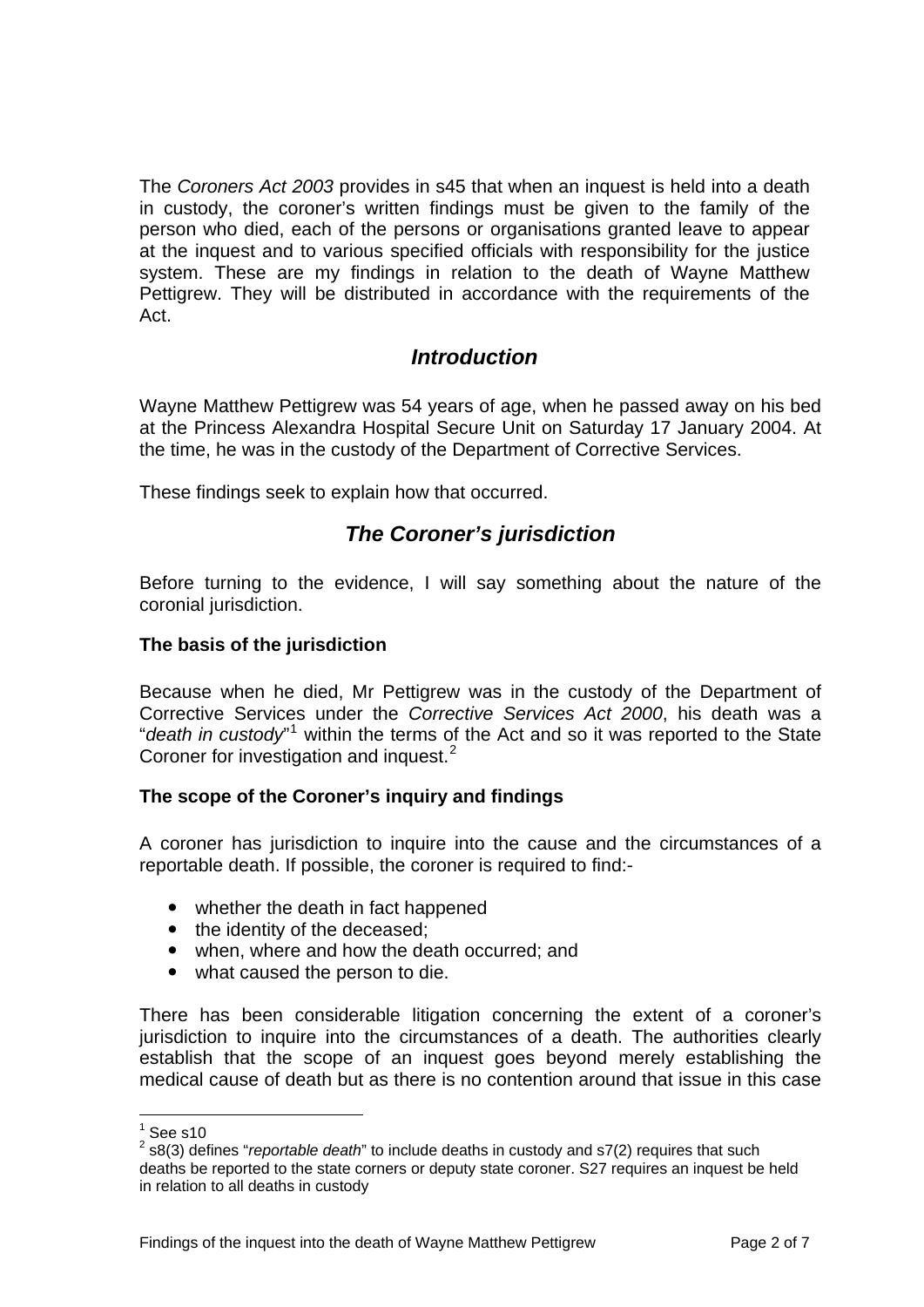<span id="page-3-0"></span>I need not seek to examine those authorities here with a view to settling that question. I will, however, say something about the general nature of inquests.

An inquest is not a trial between opposing parties but an inquiry into the death. In a leading English case it was described in this way:-

*It is an inquisitorial process, a process of investigation quite unlike a criminal trial where the prosecutor accuses and the accused defends… The function of an inquest is to seek out and record as many of the facts concerning the death as the public interest requires.* [3](#page-3-1)

The focus is on discovering what happened, not on ascribing guilt, attributing blame or apportioning liability. The purpose is to inform the family and the public of how the death occurred with a view to reducing the likelihood of similar deaths. As a result, the Act authorises a coroner to make preventive recommendations concerning public health or safety, the administration of justice or ways to prevent deaths from happening in similar circumstances in future<sup>[4](#page-3-2)</sup>. However, a coroner must not include in the findings or any comments or recommendations or statements that a person is or maybe guilty of an offence or civilly liable for something.<sup>[5](#page-3-3)</sup>

#### **The admissibility of evidence and the standard of proof**

Proceedings in a coroner's court are not bound by the rules of evidence because s37 of the Act provides that the court "*may inform itself in any way it considers appropriate".* That doesn't mean that any and every piece of information, however unreliable, will be admitted into evidence and acted upon. However, it does give a coroner greater scope to receive information that may not be admissible in other proceedings and to have regard to its provenance when determining what weight should be given to the information.

This flexibility has been explained as a consequence of an inquest being a factfinding exercise rather than a means of apportioning guilt: an inquiry rather than a trial.<sup>[6](#page-3-4)</sup>

A coroner should apply the civil standard of proof, namely the balance of probabilities, but the approach referred to as the *Brigenshaw* sliding scale is applicable.<sup>[7](#page-3-5)</sup> This means that the more significant the issue to be determined, the more serious an allegation or the more inherently unlikely an occurrence, the clearer and more persuasive the evidence needed for the trier of fact to be sufficiently satisfied that it has been proven to the civil standard. $8$ 

l

<sup>3</sup> *R v South London Coroner; ex parte Thompson* (1982) 126 S.J. 625 4

<span id="page-3-2"></span><span id="page-3-1"></span> $4$  s46

<span id="page-3-3"></span> $5$  s45(5) and 46(3)

<span id="page-3-4"></span><sup>6</sup> *R v South London Coroner; ex parte Thompson* per Lord Lane CJ, (1982) 126 S.J. 625<br><sup>7</sup> Anderson v Blashki [1993] 2 VR 89 at 96 per Gobbo J

<span id="page-3-6"></span><span id="page-3-5"></span> $8$  Briginshaw v Briginshaw (1938) 60 CLR 336 at 361 per Sir Owen Dixon J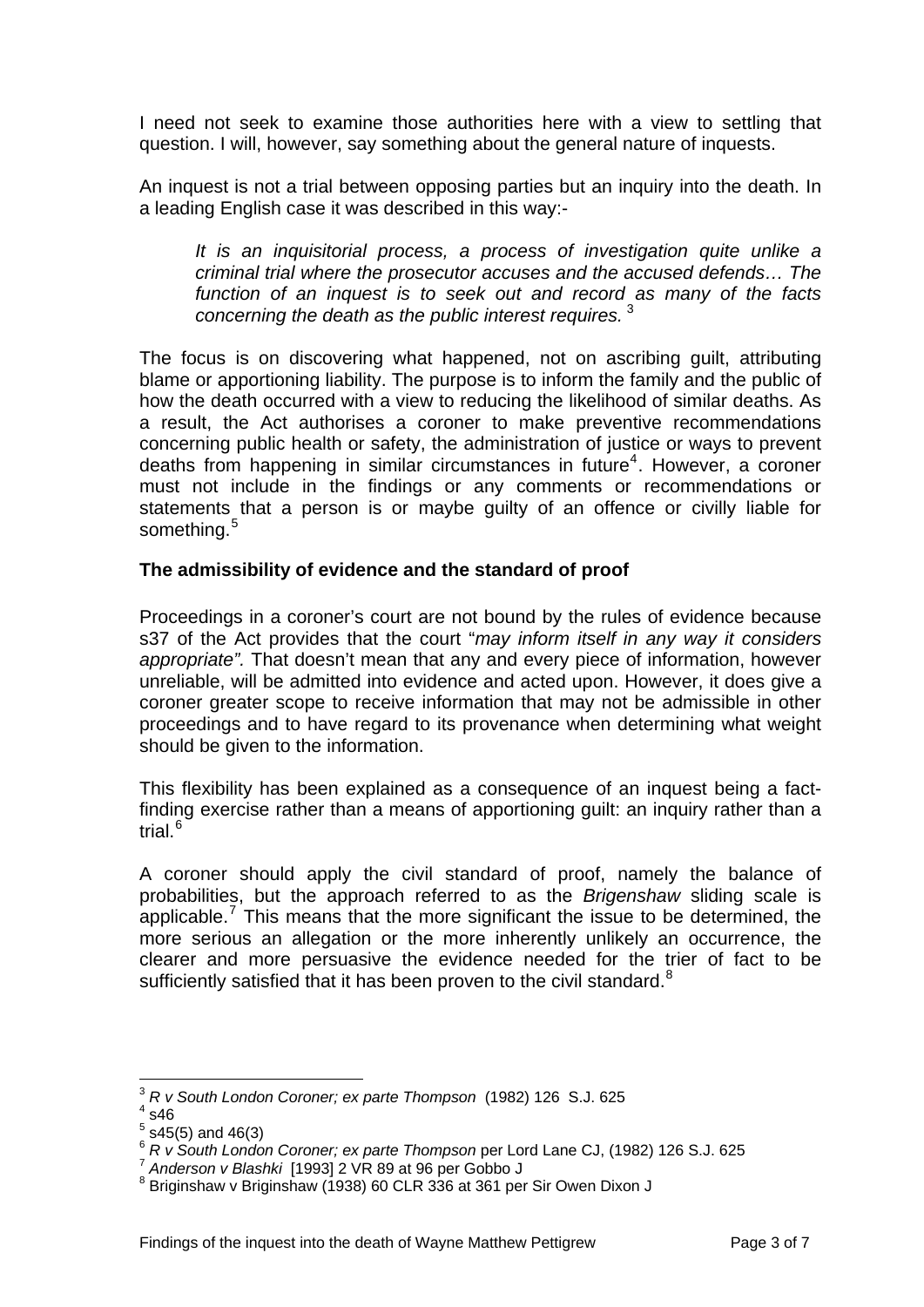<span id="page-4-0"></span>It is also clear that a coroner is obliged to comply with the rules of natural justice and to act judicially. $9$  This means that no findings adverse to the interest of any party may be made without that party first being given a right to be heard in opposition to that finding. As *Annetts v McCann[10](#page-4-2)* makes clear that includes being given an opportunity to make submissions against findings that might be damaging to the reputation of any individual or organisation.

## *The investigation*

Once it was established that Mr Pettigrew had passed away, Plain Clothes Senior Constable Robert Priddey of the Queensland Police Service's Corrective Services Investigation Unit was directed to conduct a "death in custody" coronial investigation.

On 20 January 2004, an autopsy was conducted by Dr Alex Olumbe, a forensic pathologist from the John Tonge Centre.

I am satisfied that the investigation was competently undertaken and sufficiently thorough.

## *The Inquest*

An inquest was held in Brisbane on Monday, 6 March 2006. Detective Inspector Aspinall was appointed to assist me. Leave to appear was granted to the Department of Corrective Services. Mr Pettigrew's family advised that they did not wish to attend the inquest and had no matters they wished to raise during the inquest. A copy of the police investigation report was provided to Mr Pettigrew's brother Lloyd Pettigrew, prior to the inquest.

All of the statements, records of interview, medical records, and materials gathered during the investigation were tendered at the inquest.

I determined that the evidence contained in those materials was sufficient to enable me to make the findings required by the Act and that there was no other purpose, which would warrant any witnesses being called to give oral evidence. The family indicated that they did not wish to challenge or examine any of the witnesses' versions as contained in the documents that were tendered.

## *The evidence*

I turn now to the evidence. Of course, I cannot even summarise all of the information contained in the exhibits but I consider it appropriate to record in these reasons, the evidence I believe is necessary to understand the findings I have made.

l

<span id="page-4-2"></span><span id="page-4-1"></span><sup>9</sup> *Harmsworth v State Coroner* [1989] VR 989 at 994 and see a useful discussion of the issue in Freckelton I., "Inquest Law" in *The inquest handbook*, Selby H., Federation Press, 1998 at 13<sup>10</sup> (1990) 65 ALJR 167 at 168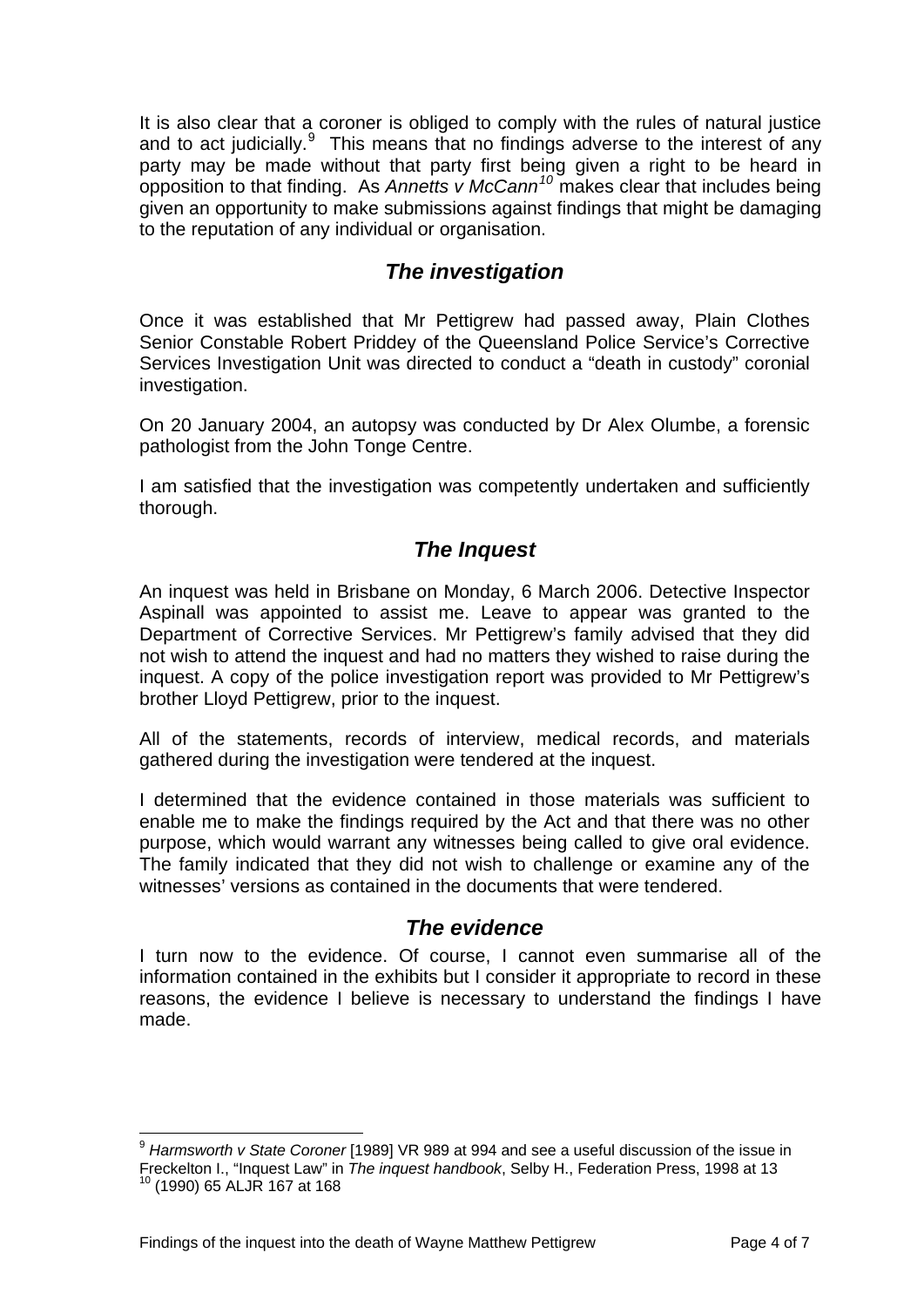## <span id="page-5-0"></span>**Background**

Mr Pettigrew's family consisted of himself and his brothers Allen, Neville, Barry and Lloyd. At the time of his incarceration in 2000, he had a de-facto wife. They were the biological parents of two children. His brothers do not know the whereabouts of the former de-facto wife or their children.

## **Custody**

On 28 May 2001, Mr Pettigrew was sentenced in the Brisbane Supreme Court to life imprisonment for murder. He was serving this sentence at the time of his death.

#### **Medical issues**

In 1991, Mr Pettigrew was diagnosed with Hepatitis C at the Toowoomba Hospital.

On 30 October 2000, whilst in the custody of the Department of Corrective Services, he was diagnosed by Dr. Hall of the Princes Alexandra Hospital with long-standing chronic liver disease and cirrhosis of the liver.

On 11 November 2003, he was diagnosed by Dr. McDonald of the Princess Alexandra Hospital with cancer of the liver. Dr. McDonald advised that there were no treatment options other than palliative care and that Mr Pettigrew should not expect to survive more than a few months.

#### **The decline and death of Mr Pettigrew**

On 9 January 2004, Mr Pettigrew was admitted to the Princess Alexandra Hospital Secure Unit for assessment by the Palliative Care Team to discuss his pain relief for his medical conditions. His condition continued to deteriorate.

On 16 January 2004, Dr. McDonald, after discussion with Mr Pettigrew's family, provided instructions to medical staff at the Secure Unit that he had deteriorated to a terminal phase and was not suitable for cardiopulmonary resuscitation.

At 9.05pm on Saturday, 17 January 2004, Mr Pettigrew passed away peacefully in his bed at the Princess Alexandra Hospital Secure Unit surrounded by his family.

#### **Autopsy results**

An autopsy examination was conducted at the John Tonge Centre by forensic pathologist, Doctor Alex Olumbe, who advised that, in his opinion, Mr Pettigrew died as a result of natural causes namely "*chronic lever failure due to or as a consequence of hepatocellular carcinoma due to chronic hepatitis C and liver cirrhosis and diabetes mellitus".* There were no suspicious circumstances detected at autopsy.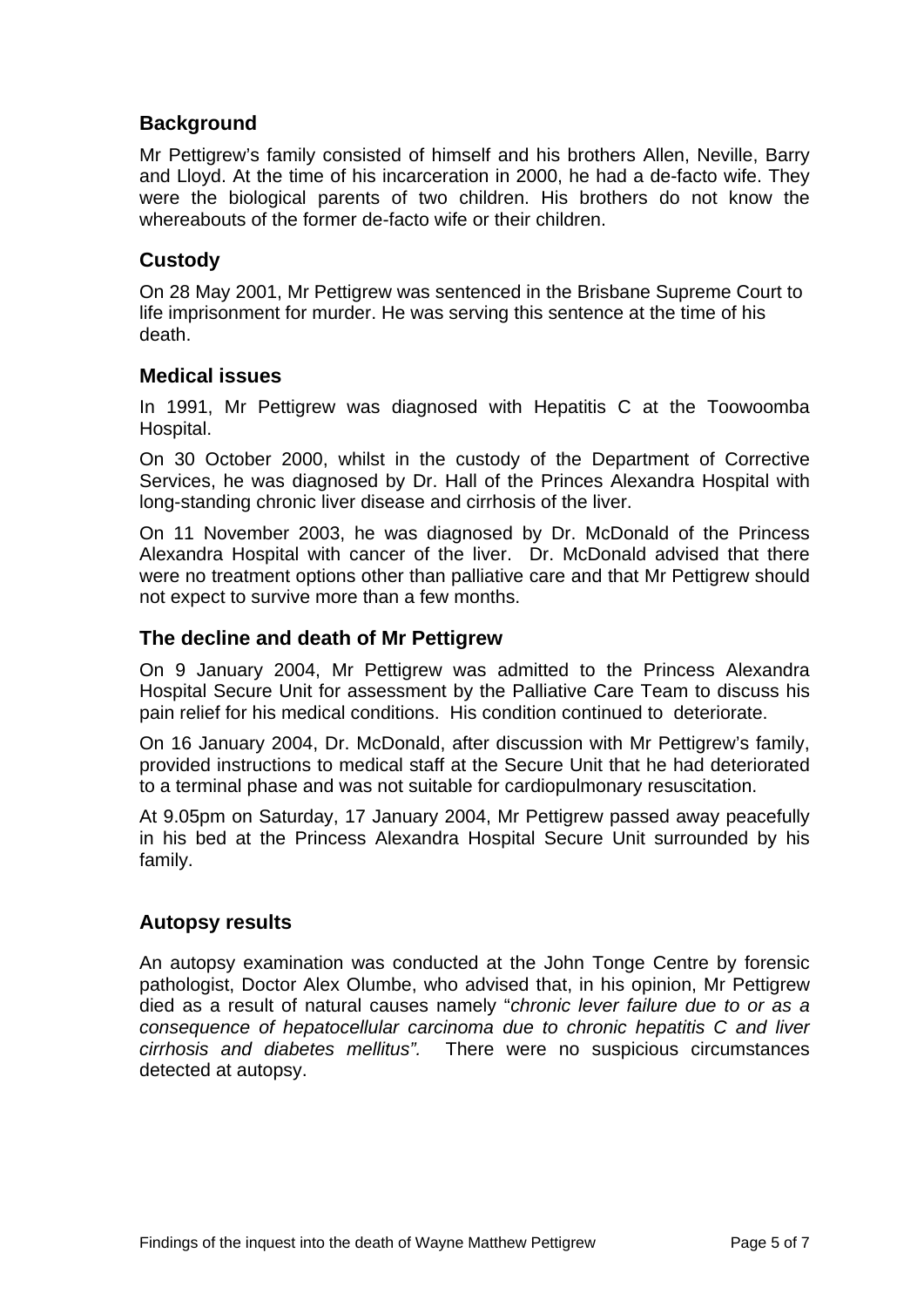# *Conclusions*

<span id="page-6-0"></span>The police investigation, coupled with the autopsy, revealed that Mr Pettigrew passed away peacefully from natural causes, whilst resting on his bed surrounded by his family. The medical prognosis was that his death was entirely expected.

I find that Corrective Services staff did all within their power to provide appropriate medical assistance and treatment to Mr Pettigrew, whilst in custody.

The investigation has revealed no suspicious circumstances concerning this death.

# *Findings required by s45*

I am required to find, as far as is possible, the medical cause of death, who the deceased person was and when, where and how he came by his death. I have already dealt with this last aspect of the matter, the manner of the death. As a result of considering all of the material contained in the exhibits, I am able to make the following findings in relation to the other aspects of the matter.

| Identity of the deceased - | The deceased person was Wayne Matthew<br>Pettigrew                                                                                                                                               |
|----------------------------|--------------------------------------------------------------------------------------------------------------------------------------------------------------------------------------------------|
| Place of death $-$         | He died whilst in the custody of the Department of<br>Corrective Services at the Princess Alexandra<br>Hospital, Secure Unit at Brisbane                                                         |
| Date of death $-$          | Mr Pettigrew died on 17 January 2004                                                                                                                                                             |
| Cause of death $-$         | He died from natural causes namely "chronic lever<br>failure due to or as a consequence of<br>hepatocellular carcinoma due to chronic hepatitis<br>C and liver cirrhosis and diabetes mellitus". |

I also find that none of the correctional officers, inmates or medical personnel at the Princess Alexandra Hospital caused or contributed to the death and that, under the circumstances, nothing could have been done to save Mr Pettigrew, who has expectedly passed away from natural causes.

## *Comments and recommendations*

Section 46, in so far as it is relevant to this matter, provides that a coroner may comment on anything connected with a death that relates to public health or safety, the administration of justice or ways to prevent deaths from happening in similar circumstances in the future. As already mentioned, I have found that no